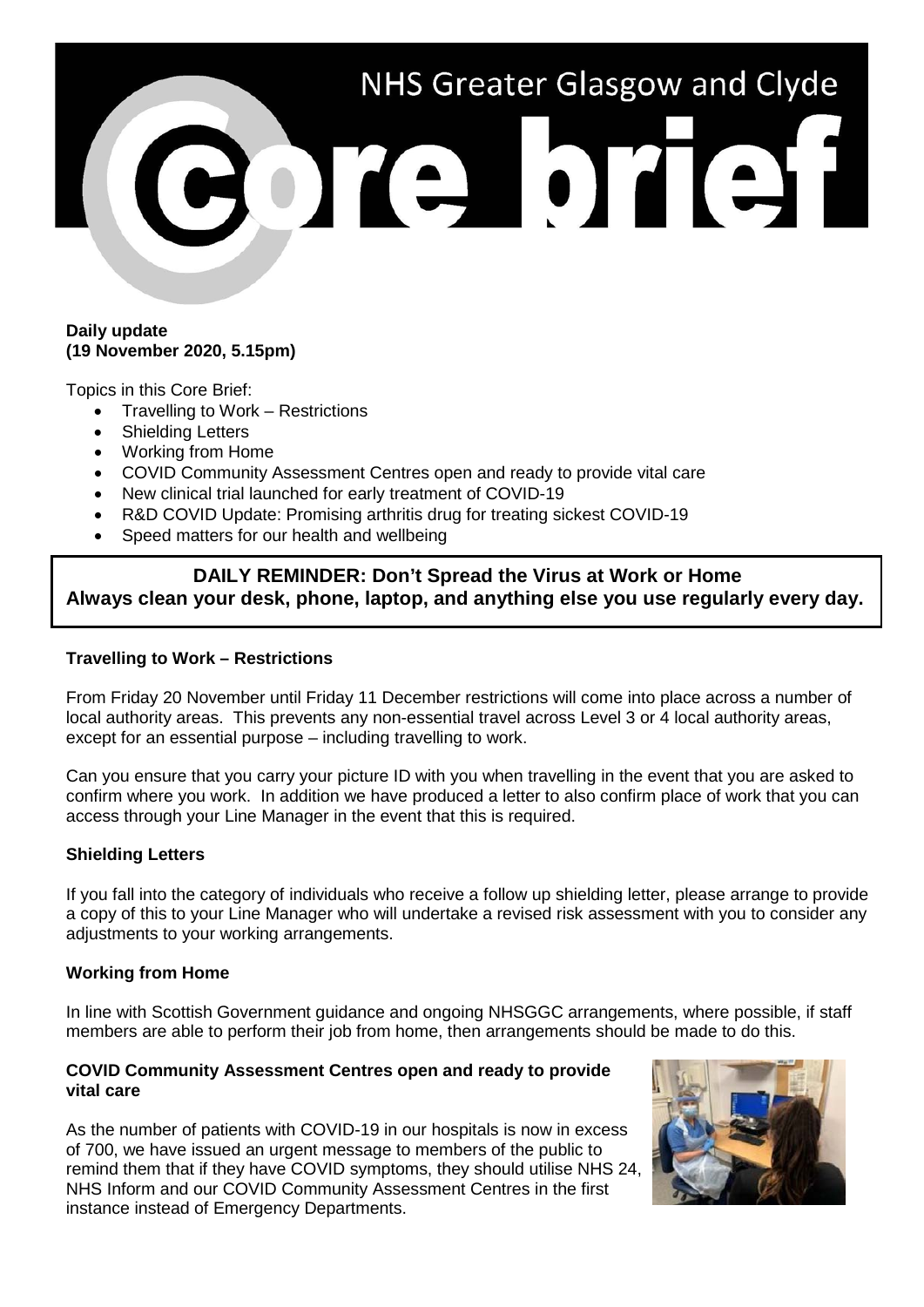The Community Assessment Centres – in Barr Street (Glasgow), Clydebank, Renton and Linwood – operate on an appointment-only basis and ensure COVID-symptomatic people can be cared for effectively, while also ensuring our hospital ED staff can focus on treating emergencies.

It is really important that patients who feel they need to be seen do this by contacting NHS 24 on 111. If further clinical advice is required, NHS 24 will refer patients onto a clinician who will provide a full telephone assessment and if needed, an appointment at the patient's nearest Community Assessment Centre. If patients have severe symptoms they may still be referred directly to hospital.

### **New clinical trial launched for early treatment of COVID-19**

A potential treatment for COVID-19, which has shown early promise in China and Japan, will be trialled in NHSGGC. Glasgow is the first area in Scotland to have access to the drug, which can be taken at home when patients are in the early stages of disease as well as by hospitalised patients.

Over 300 eligible patients with COVID-19 will be invited to join the new research study into the effectiveness of the antiviral drug, favipiravir.

The trial will target early treatment of the virus for those who test positive and must be taken within four days of a COVID-19 swab test. This treatment is intended for people with milder symptoms.

Three hospitals are taking part including Queen Elizabeth University Hospital, Glasgow Royal Infirmary and Royal Alexandra Hospital. Patients may receive treatment in hospital or as outpatients.

The ground-breaking research is a collaboration between NHS Greater Glasgow and Clyde and the University of Glasgow, funded by the Chief Scientist Office of the Scottish Government.

#### [Click here for more information.](https://www.nhsggc.org.uk/about-us/media-centre/news/2020/11/new-clinical-trial-launched-for-early-treatment-of-covid-19-by-nhs-greater-glasgow-and-clyde-and-university-of-glasgow/)

### **R&D COVID Update: Promising arthritis drug for treating sickest COVID-19 patients**

Clinical Research teams involving Clinical Research Facility, ITU (GRI, RAH,QEUH) and Pharmacy have been supporting the international research study, REMAP-CAP, which today has announced critically ill patients with COVID-19 who are treated with an arthritis drug are significantly more likely to have improved outcomes.

The early findings, which are yet to be published, come from the REMAP-CAP trial which is led by Imperial College London and the Intensive Care National Audit & Research Centre (ICNARC) in the UK and Utrecht University in Europe. The trial evaluates the effect of treatments on a combination of survival and length of time patients need support in an intensive care unit (ICU).

The results show that treatment with tocilizumab, an immunosuppressive drug used to treat rheumatoid arthritis, reached a key efficacy endpoint among critically ill patients with severe COVID-19, compared to patients who did not receive any immune modulation treatment.

We are grateful to NHSGGC patients who have taken part in this study. At this time advice is awaited nationally on how these results may translate into routine care.

#### **Speed matters for our health and wellbeing**

This year Road Safety Week, 16 – 22 November, is asking everyone to learn that there is 'No need to speed'.